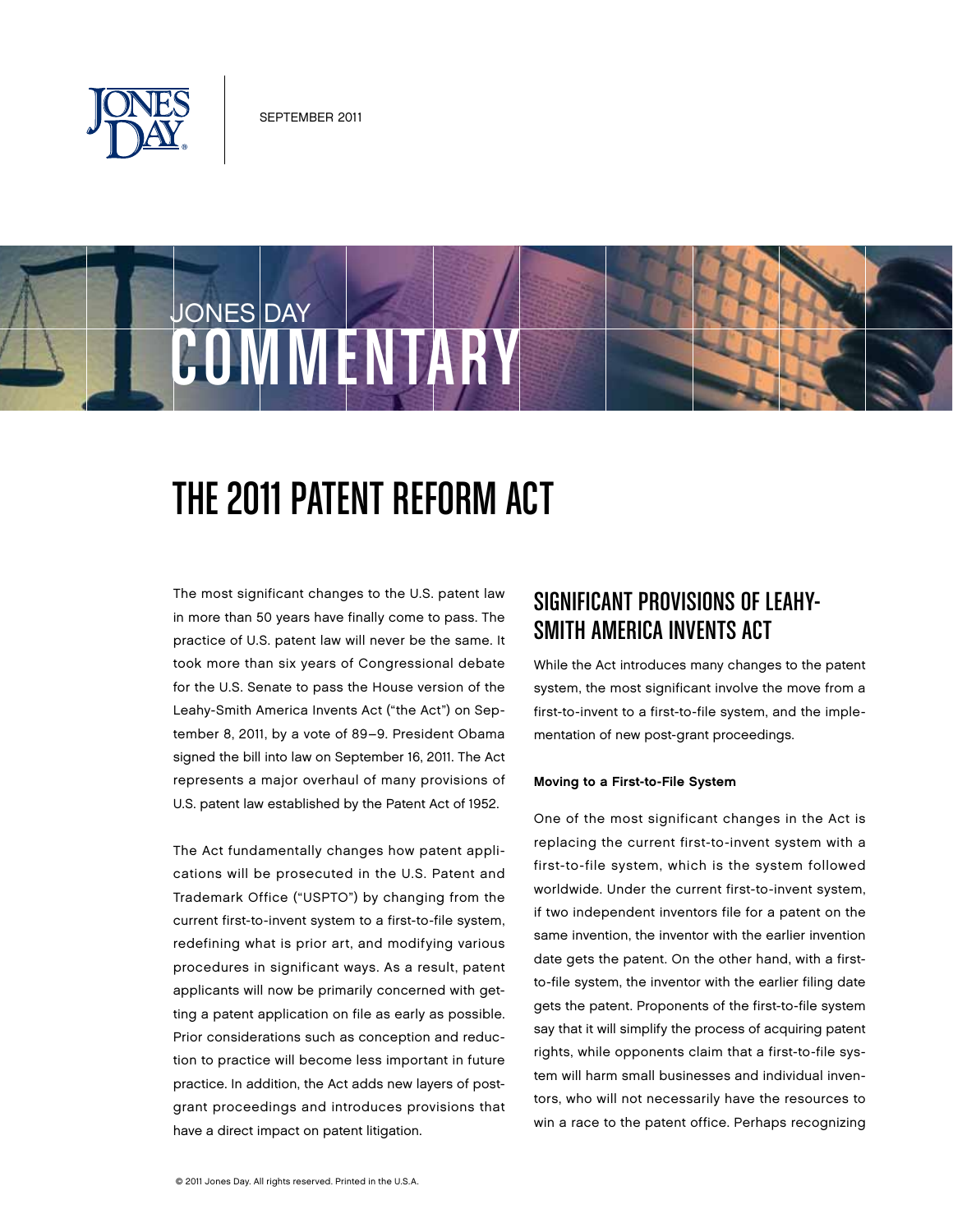the debate about this change, the Act provides for a study to determine the effect that the move to first-to-file would have on small businesses, with a report to be made to Congress no later than one year after enactment. Meanwhile, the provisions relating to the switch would not take effect until 18 months after enactment.

The move from first-to-invent to first-to-file comes with corresponding changes to 35 U.S.C. § 102, which defines "prior art" as an invention for purposes of determining novelty. Various provisions of the present § 102 define prior art on the basis of invention date (§§ 102(a), (e), and (g)). The Act amends § 102 to remove these provisions, so that prior art is defined in relation to the effective filing date of the application under examination, rather than the invention date. Thus, under the Act, it would no longer be possible to "swear behind" prior art by establishing an earlier invention date.

The Act also changes § 102 in other notable ways. The overall effect of these changes appears to increase what is available as prior art.

Removal of Geographic Limitations for Prior Art. Under current law, an invention is not patentable if it was in public use or on sale in the United States more than one year prior to the date of the application in the United States (§ 102(b)), or if it was known or used by others in the United States prior to the date of invention (§ 102(a)). The Act eliminates this geographic limitation on prior art, providing that an invention is not patentable if it was "patented, described in a printed publication, or in public use, on sale, or otherwise available to the public before the effective filing date of the claimed invention." Thus, public use, sales, and knowledge by others available anywhere would be prior art.

Recognition of a Grace Period Only for an Inventor's Own Prior Art. Under current law, an invention is not patentable if it "was patented or described in a printed publication in this or a foreign country or in public use or on sale in this country, more than one year prior to the date of the application" (§ 102(b)). The Act eliminates this oneyear grace period except in limited circumstances. In particular, the grace period only applies to disclosures made by the inventor, a joint inventor, or "another who obtained

the subject matter disclosed directly or indirectly from the inventor or a joint inventor."

In a new section that resembles the present § 102(e), but is adjusted for filing date instead of invention date, the Act provides that an invention is not patentable if it "was described in a patent …, or in an application for [U.S.] patent published or deemed published …, in which the patent or application, as the case may be, names another inventor and was effectively filed before the effective filing date of the claimed invention." The Act does provide, however, that any subject matter disclosed in a patent or patent application that was obtained from the inventor or a joint inventor cannot be used against him under this section. Owing to the definition of "effective filing date" provided in the Act, this provision permits reliance on the filing date of a foreign-filed application as an effective filing date under this section. Unlike in the European Union, where prior art under a similar provision is available only for novelty challenges, "secret" prior art under this section will be available both for purposes of novelty and obviousness.

#### Post-Grant Proceedings and Other Third-Party Challenges

Post-Grant Proceedings. The post-grant proceedings currently available include reissue, ex parte reexamination, and inter partes reexamination. The Act keeps reissue and ex parte reexamination substantially the same, but significantly revises inter partes reexamination, which is renamed "inter partes review," and introduces new "post-grant review," "supplemental examination," "transitional post-grant validity review of certain covered business method patents," and "derivation proceedings."

Inter Partes Review. The inter partes review provisions in the Act are similar to the current inter partes reexamination provisions provided in 35 U.S.C. §§ 311–318 in that a petitioner may request review only under § 102 or 103 (novelty and obviousness) and only on the basis of patents or printed publications. Similarly, inter partes review in the Act includes estoppel provisions as provided in inter partes reexamination and does not allow for broadening of the claims. But inter partes review includes a number of new features that will significantly change post-grant inter partes practice. For example, it: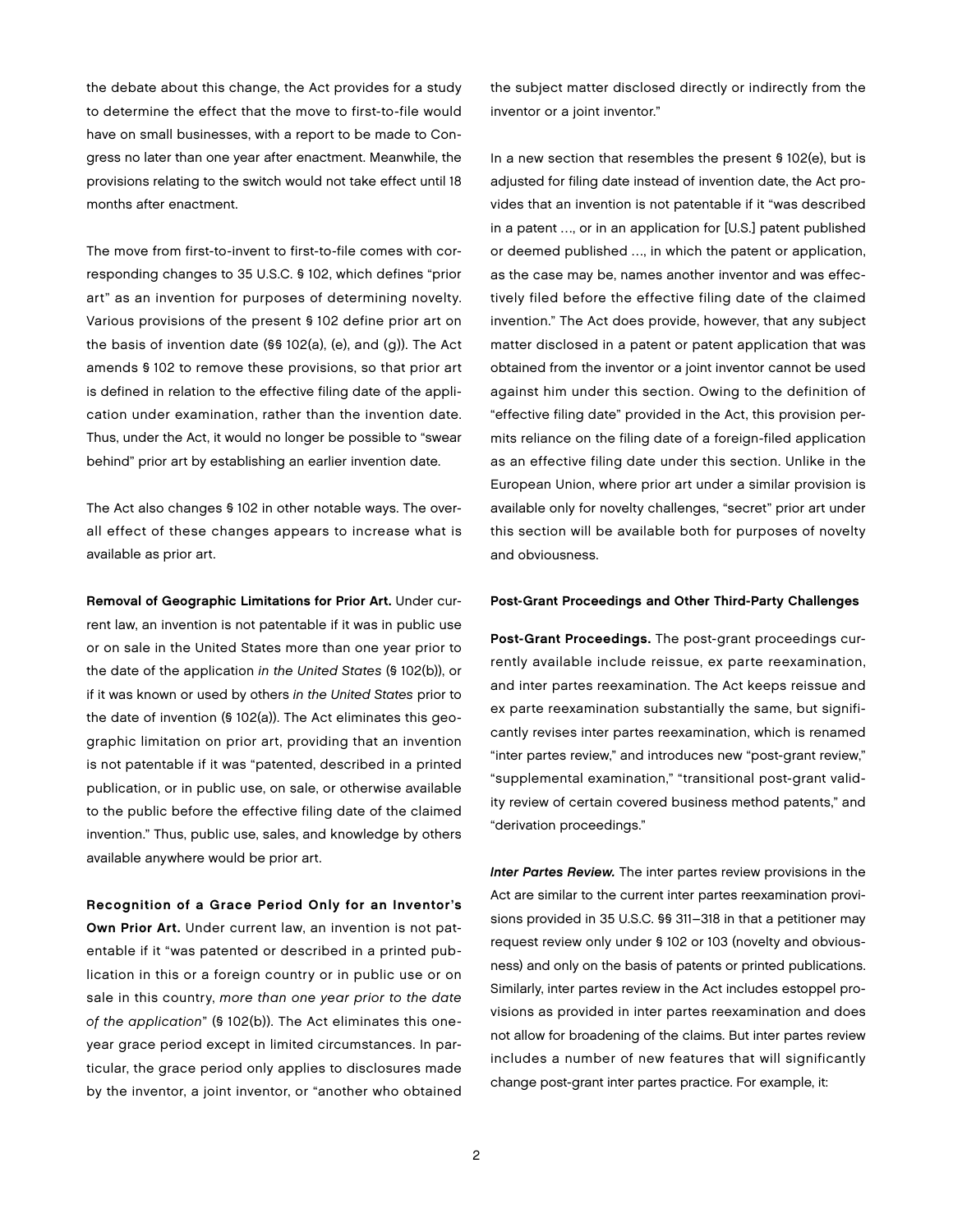- Limits the time period when a request can be filed to the later of nine months after the grant of a patent or after a post-grant review (discussed below) is terminated.
- Allows a preliminary response to be filed by the patent owner to explain why the inter partes review should not go forward, in contrast to the present system, which allows a patent owner response only after the patent office determines that there is a substantial new question of patentability.
- Gives the patent office a new, higher threshold to determine whether a review should go forward, based on whether there is a "reasonable likelihood that the petitioner would prevail with respect to at least one of the claims challenged in the petition," as compared to the "substantial new question of patentability" threshold in current reexamination proceedings. The reasoning behind this change is that under the current threshold, requests for inter partes reexamination are too easily granted, as 95 percent of requests have been granted since the institution of the proceeding in 1999.
- Prohibits an inter partes review from being instituted or maintained if the petitioner has filed a civil action challenging the validity of the patent or if more than one year has passed since the petitioner was served with a complaint alleging infringement. This change makes it more difficult for patent challengers to get "two bites at the apple," i.e., two opportunities to invalidate a patent, one at the patent office and one in a parallel litigation.
- Gives the patent office the authority to stay, transfer, consolidate, or terminate a related interference, reissue, or ex parte reexamination. This provision will allow the patent office to focus on one submission at a time, not multiple post-grant filings involving the same patent.
- Allows limited discovery consisting of depositions of witnesses who have submitted affidavits or declarations, and what is otherwise necessary in the interests of justice. The "interests of justice" standard is the same standard used for discovery under the present interference proceedings.
- In an attempt to streamline the proceedings, gives to a new Patent Trial and Appeal Board ("PTAB"), not the patent office's Central Reexamination Unit ("CRU"), the authority to conduct inter partes reviews, and provides for appeal directly to the United States Court of Appeals for the

Federal Circuit ("Federal Circuit"). Currently, inter partes reexaminations are heard by the CRU with appeals to the Board of Patent Appeals and Interferences ("BPAI"), and appeals from BPAI to the Federal Circuit.

- Allows the parties to settle and therefore terminate an inter partes review based on a joint request by the petitioner and patent owner. Currently, inter partes reexaminations cannot be settled by the parties.
- Requires the final determination in an inter partes review be issued not later than one year after the institution of the review, except that, for good cause shown, the period may be extended by not more than six months. For inter partes reexamination, it currently takes approximately 38 months from filing a request to obtain an inter partes reexamination certificate.

These provisions take effect upon the expiration of the one-year period beginning on the date of enactment of the Act and apply to any patent issued before, on, or after that effective date. The only exception is that the change in the standard for determining whether an inter partes reexamination should be granted from a "substantial new question of patentability" to a "reasonable likelihood that the petitioner would prevail with respect to at least one of the claims challenged in the petition" is effective upon enactment of the Act.

Post-Grant Review. Post-grant review provides another way for a third party to challenge a patent. Post-grant review is similar to inter partes review in many ways. For example, it provides a similar estoppel provision and allows a preliminary response by the patent owner to explain why postgrant review should not go forward. In addition, a post-grant review cannot be instituted if the petitioner has filed a civil action that challenges the validity of the patent. Post-grant reviews will also be handled by the PTAB with decisions appealable to the Federal Circuit and may be settled by the petitioner and patent owner. Post-grant reviews also are to be completed within one year after institution, with certain exceptions. Post-grant review and inter partes review differ, however, in several significant aspects:

• Timing: A petition for post-grant review must be filed within nine months of patent issuance, whereas a petition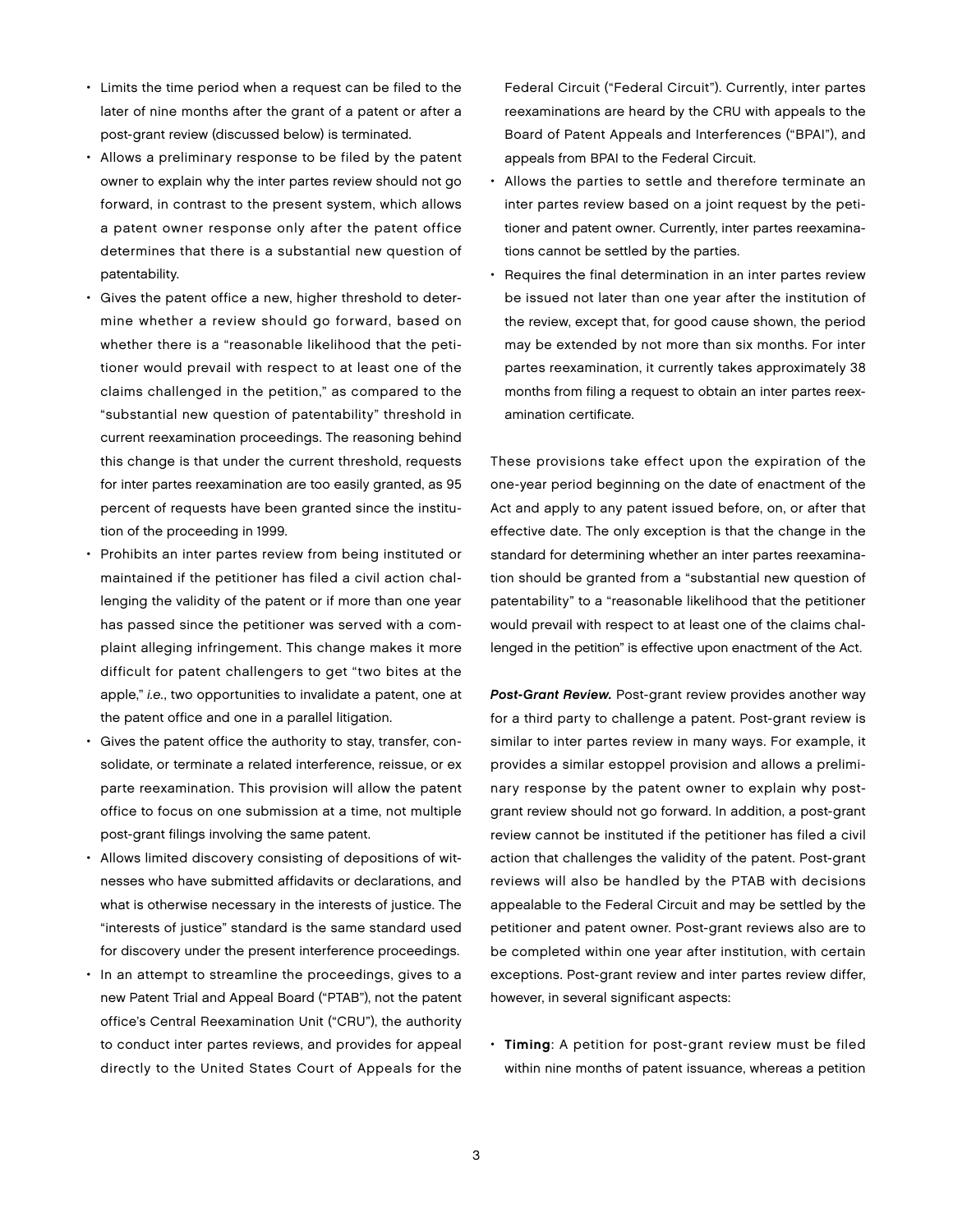for inter partes review cannot be filed until after the later of nine months from issuance or the termination of any post-grant review.

- Available arguments: A petitioner in a post-grant review can request that the patent be invalidated on the basis of any provision of the patent statute, whereas a petitioner in an inter partes review can rely only on prior art patents and printed publications. This brings post-grant review more in line with European opposition proceedings.
- Threshold for institution: A post-grant review may be instituted only if "information presented in the petition, if not rebutted, would demonstrate that it is more likely than not that at least one of the claims challenged in the petition is unpatentable." This standard corresponds to the traditional "preponderance of the evidence standard."
- Discovery: Discovery in a post-grant review proceeding is limited to evidence directly related to factual assertions advanced by either party in the proceeding. This appears to permit more discovery than inter partes review, where discovery consists only of depositions of witnesses who have submitted affidavits or declarations, and what is otherwise necessary in the interests of justice.
- Staying of preliminary injunction: If an action alleging infringement is filed within three months of the granting of a patent, a court cannot stay consideration of a patent owner's motion for preliminary injunction against infringement solely on the basis of the filing of a post-grant review or the institution of such a proceeding.

These provisions take effect one year after enactment of the Act but apply only to patents issuing from applications filed pursuant to the first-to-file provisions, i.e., for applications filed 18 months after enactment.

Supplemental Examination. In the years of debate leading up to this Act, there was significant discussion on how to handle inequitable conduct, an affirmative defense so commonly used in patent litigations that some judges on the Federal Circuit referred to it as a "plague on our system." Earlier versions of the Act included provisions that required the USPTO, not the courts, to adjudicate issues relating to inequitable conduct. More recently, the Federal Circuit's Therasense decision (Therasense, Inc. v. Becton, Dickinson & Co., No. 2008-1511, 2011 W.L. 2028255 (Fed. Cir. May 25, 2011)) has made it more difficult to find inequitable conduct in existing cases.

The Act attempts to minimize the effects of inequitable conduct allegations in patent litigation by allowing a patent owner to obtain supplemental examination of a patent. For example, a patent owner may use supplemental examination to have the USPTO consider prior art not previously reviewed by the Examiner before initiating a patent infringement action. More specifically, the Act allows a patent owner to request supplemental examination to consider, reconsider, or correct information believed to be relevant to the patent. If the patent owner's request raises "a substantial new question of patentability," a reexamination similar to current ex parte reexamination is instituted. The effect of supplemental examination is that a patent will not be held unenforceable on the basis of conduct relating to information that had not been considered, was inadequately considered, or was incorrect in a prior examination of the patent if the information was considered, reconsidered, or corrected during a supplemental examination of the patent. In an effort to prevent this provision from being abused, the Act includes a fraud provision that allows the USPTO to cancel any claims if the USPTO becomes aware, during the course of a supplemental examination, that a material fraud on the USPTO may have been committed in connection with the patent that is the subject of the supplemental examination. This provision becomes effective one year after enactment and applies to any patent issued before, on, or after that effective date.

Transitional Post-Grant Validity Review of Covered Business Method Patents. The Act defines a "covered business method patent" as a "patent that claims a method or corresponding apparatus for performing data processing or other operations used in the practice, administration or management of a financial product or service, except that the term shall not include patents for technological inventions." The Act provides for a post-grant review proceeding to determine the validity of these business method patents. Like post-grant review, the subject patent can be invalidated on the basis of any provision of the patent statute including Section 101/Bilski matters, not just patents and printed publications as required by current reexamination proceedings. The only eligible petitioners are individuals who have been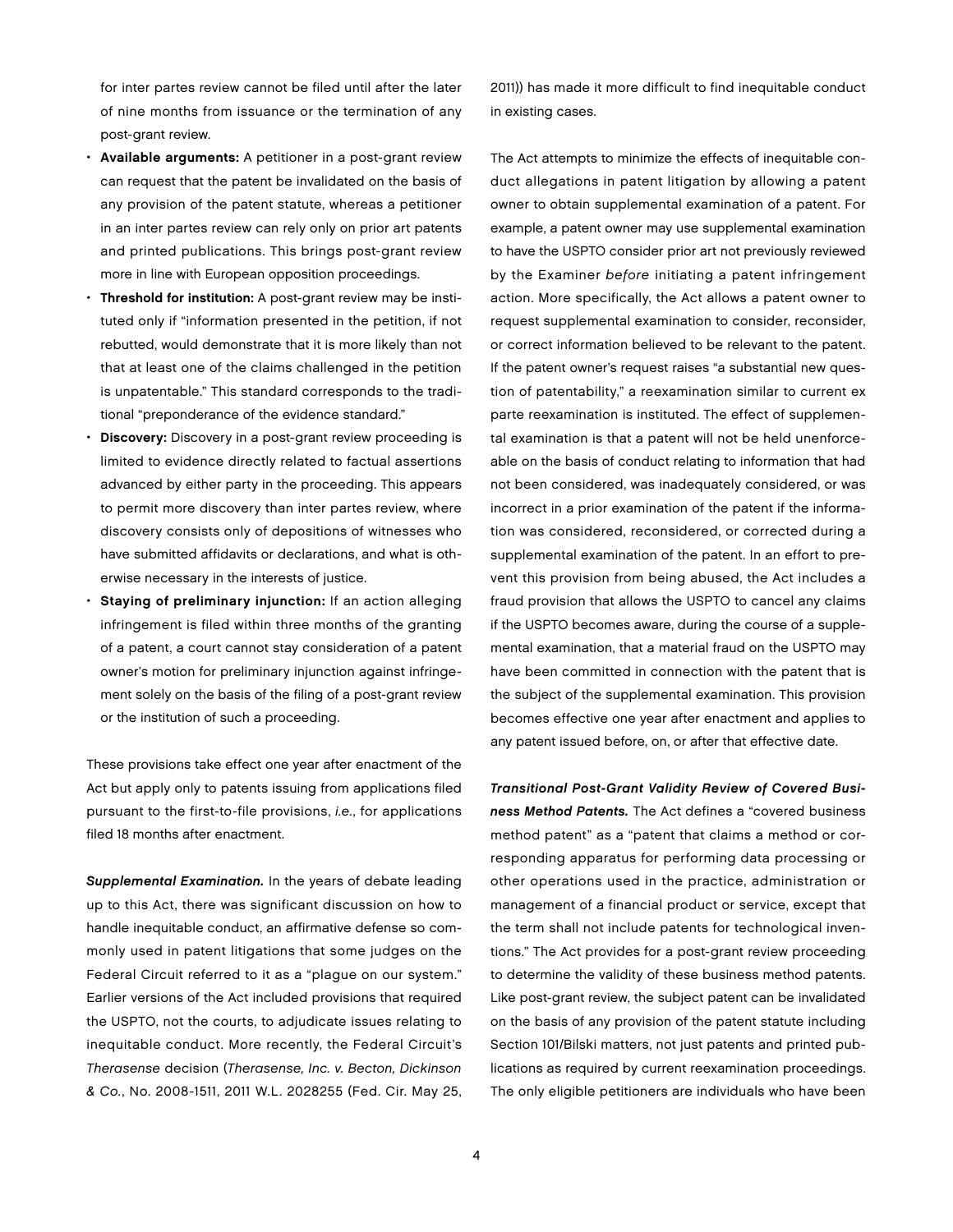sued for or charged with infringement of a covered business method patent.

The Act does not include any time frame on when this postgrant request can be filed. In addition, the Act includes provisions that allow a petitioner to request a stay of any corresponding litigation and to file an interlocutory appeal to the Federal Circuit if the district court renders an adverse decision in response to the Petitioner's request for the stay. Moreover, the estoppel provisions in this section of the Act are less restrictive, as they prohibit a petitioner only from asserting in a corresponding civil action that the claim is invalid on any ground that the petitioner raised during the proceeding, not "raised or reasonably could have raised" as provided in the Act's post-grant and inter partes review estoppel provisions. This provision becomes effective one year after enactment and applies to any patent issued before, on, or after that effective date. This provision is considered "transitional" because it expires eight years after enactment of the Act.

Replacing Interference Proceedings with Derivation Proceedings. For issued patents, the Act replaces interferences with new "derivation" proceedings to determine if the inventor of an earlier-filed patent "derived" the invention from the inventor of a later-filed patent. A civil action can be filed only within one year of the issuance of the earlier-filed patent containing a claim to the allegedly derived invention and naming an individual alleged to have derived such invention as an inventor.

For pending patent applications, the Act also provides that an applicant may file a petition in the patent office to request the PTAB to institute a derivation proceeding on grounds that the inventor of an earlier-filed patent application derived the invention from an inventor named in the later-filed patent application. Any petition for such derivation proceedings must be filed within one year of publication of a claim to an invention that is the same or substantially the same as the earlier application's claim to the invention.

Prioritized Examination. The Act authorizes the USPTO to provide for priority examination of "applications for products, processes, or technologies that are important to the national economy or national competitiveness." From a practical standpoint, this provision reinstates the former Track I expedited procedures that were shelved for funding reasons in April 2011. This provision goes into effect 10 days after enactment and requires an additional \$4,800 be paid on top of an application's filing fees to obtain prioritized examination. The Act sets a limit of 10,000 applications that can use this procedure in the first year.

Third-Party Submissions of Prior Art, Pre- and Post-Issuance. The Act permits any third party to submit any patent, published patent application, or other printed publication as part of the pre-issuance examination of an application if such submission is made within a specified timeframe, generally the earlier of the issuance of a notice of allowance or six months after publication of an application. The Act also allows any person at any time (pre- or post-issuance) to submit to the USPTO prior art consisting of patents or printed publications, or statements of the patent owner filed in a proceeding before a federal court or USPTO in which the owner takes a position on the scope of any claim. Such prior art or statements become part of the official file if the requisite conditions are met.

#### Other Changes

Expansion of Prior Commercial Use Defense. The Act amends 35 U.S.C. 273 to expand the defense based on prior commercial use. Previously limited to business methods, the amended prior commercial use defense may now also be asserted for subject matter consisting of a machine, manufacture, or composition of matter used in a manufacturing or other commercial process. The prior commercial use must have occurred in the United States, at least one year before the earlier of (1) effective filing date, or (2) public disclosure contemplated under Section 102(b). Section 273 does not explicitly define "commercial use" but includes provisions for premarketing regulatory review and prior use by nonprofit organizations. The Act also amends Section 273 to permit more parties to claim the defense. Thus, in addition to the entity actually performing the prior commercial use, a parent, subsidiary, or affiliate under common control may also assert the defense. In an apparent attempt to limit acquisitions of businesses solely to enable transfer of the prior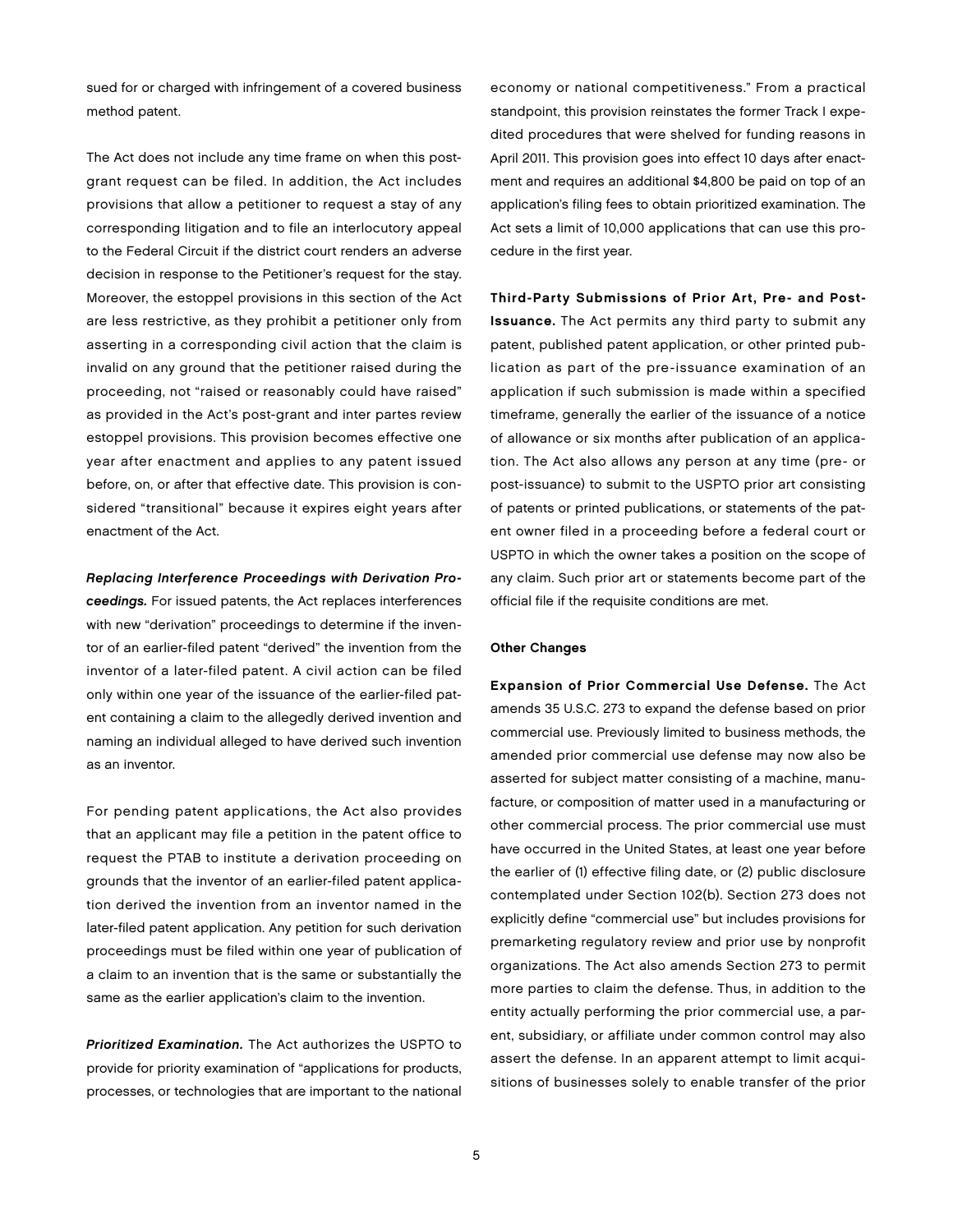commercial use defense, the Act also limits the defense to the site where the existing commercial use occurred before the effective filing date of the asserted patent or before the acquisition occurred. The prior use defense cannot be applied to infringing activities after the date of abandonment of commercial use.

The Act also contains a university exception. The prior use defense may not be asserted against patents on inventions that were owned by, or under obligation of assignment to, universities and technology transfer organizations at the time the inventions were "made." The Act further requires a court to award attorney's fees if the defense is pleaded by a party found to infringe the patent if that party fails to demonstrate a reasonable basis for asserting the defense. Finally, the expanded defense will apply to patents issued on or after the date of the enactment of the Act.

Venue Limitations for Certain Cases. Several sections of Title 35 have been amended to specify that instead of the United States District Court for the District of Columbia, going forward, civil actions brought under these sections have to be filed in the United States District Court for the Eastern District of Virginia. The affected provisions are 35 U.S.C. § 32 (suspension or exclusion from practice); § 145 (civil action to obtain patent); § 146 (civil action in case of interference); § 154(b)(4)(A) (provisional rights, appeal of patent term adjustment determination); and § 293 (nonresident patentee; service and notice on patentees not residing in the U.S). The changes are effective on the day of enactment of the Act.

Limitations on Joinder of Parties. The Act adds a new section § 299 entitled "Joinder of Parties." This section codifies limitations on the ability of patent infringement claimants to join multiple accused infringers in one action, or have multiple actions consolidated for trial.

Under new § 299, joinder is permitted only (1) if any right to relief is asserted against the parties with respect to or arising out of the same transaction, occurrence, or series of transactions or occurrences related to the making, using, or selling of "the same accused product or process;" and (2) if questions of fact common to all defendants or counterclaim defendants

will arise in the action. Most significantly, an allegation that all defendants infringe the same patent is no longer sufficient to justify suit against multiple unrelated defendants on its own. A party that is an accused infringer may waive the joinder requirement of § 299. Further, the section does not apply to actions for infringement under 35 U.S.C. § 271(e)(2). The new joinder section is effective for civil actions commenced on or after the date of enactment of the Act.

Restriction on Standing in False Marking Cases. In an attempt to curtail the increase in false marking cases brought by private entities, the Act provides that only the United States has standing to sue for the statutory penalty. In addition, the Act provides that any person who suffered a competitive injury as a result of a false marking violation may file a civil action for recovery of damages to compensate for the injury, but will no longer be able to seek the statutory penalty. Standing to seek the statutory penalty is reserved for the United States. This provision is effective upon enactment of the Act.

No Invalidity Based on Failure to Disclose the Best Mode. The Act amends § 282 to carve out the failure to disclose the best mode from the other § 112-based litigation defenses, precluding the use of the best mode violation as a basis for invalidating a patent. The Act does not eliminate the best mode requirement from § 112 for patent applications, but instead eliminates the enforcement mechanism that ensured that applicants complied with this requirement.

Failure to Obtain Advice of Counsel May Not Be Used to Prove Willfulness. The Act also amends § 298, providing that the failure of an infringer to obtain advice of counsel with respect to any allegedly infringed patent, or the failure of an infringer to present such evidence to the court or jury, "may not be used" to prove willfulness or induced infringement. Section 298 codifies the Federal Circuit decision in Knorr-Bremse Sys. v. Dana Corp., 383 F.3d 1337 (Fed. Cir. 2004) (en banc), that eliminated the adverse inference arising from a failure to produce an opinion of counsel or the decision not to seek legal counsel. The Federal Circuit reaffirmed that there was no affirmative obligation to obtain an opinion of counsel in In re Seagate Technology, LLC, 497 F.3d 1360 (Fed. Cir. 2007) (en banc). Seagate also rejected the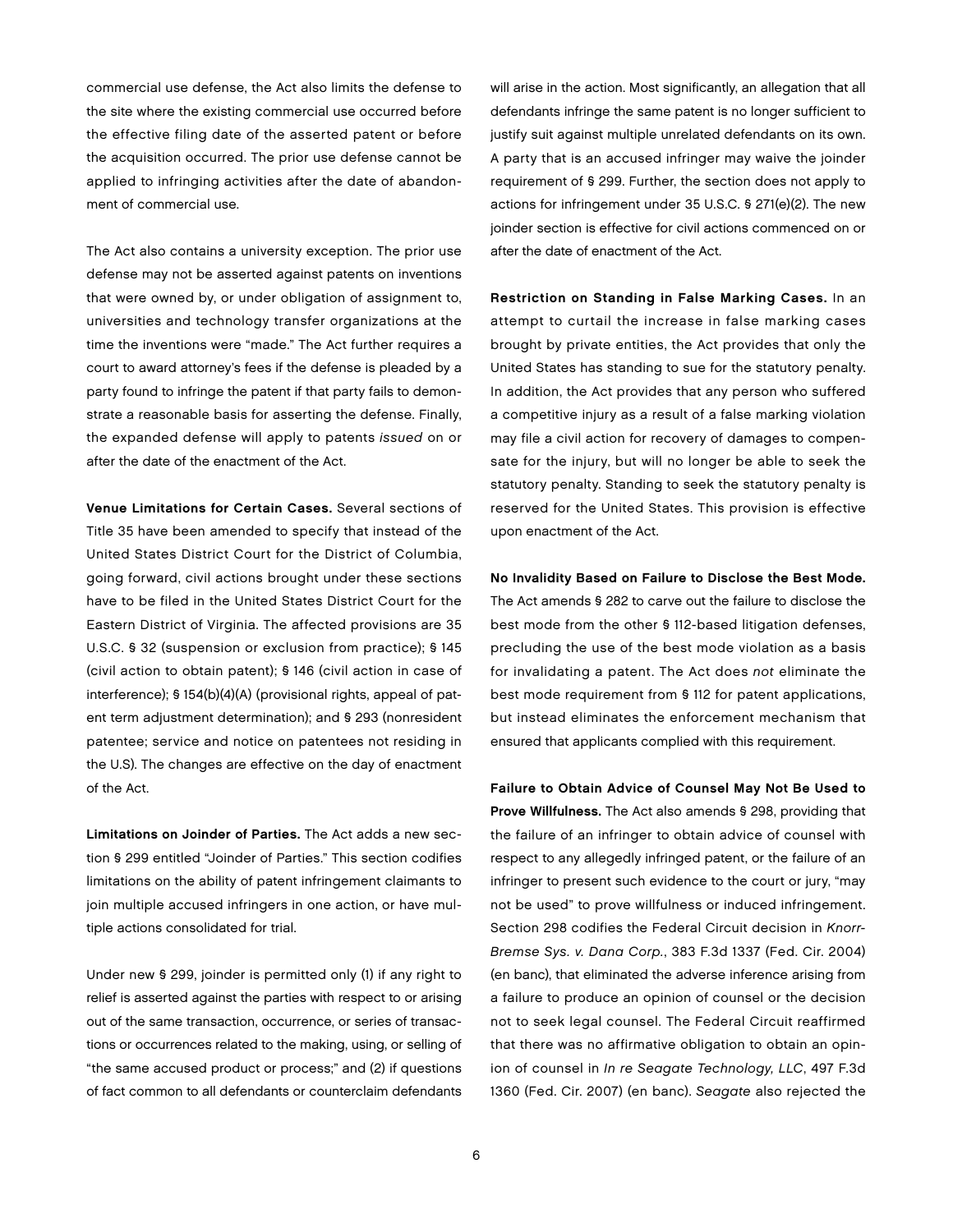affirmative duty of due care on accused infringers in favor of an objective recklessness standard.

# EFFECTIVE DATES

The Act includes a general, one year after enactment, effective date provision. However, certain sections of the Act include effective dates that trump the general one-year provision. In an effort to clear up any confusion regarding the effective date provisions, we have provided below a description of those provisions that take effect on enactment, after 10 days, after 60 days, after one year, and after 18 months.

#### Effective Upon Enactment

- Gives the USPTO authority to set fees to cover aggregate estimated costs for processing, activities, services, and materials related to patents. The USPTO's web site includes an implementation page that identifies five different areas, including fees and budgetary matters, on which they are requesting comments. The web site ([www.](http://www.uspto.gov/patents/init_events/fee_setting_flowchart.pdf) [uspto.gov/patents/init\\_events/fee\\_setting\\_flowchart.](http://www.uspto.gov/patents/init_events/fee_setting_flowchart.pdf) [pdf\) in](http://www.uspto.gov/patents/init_events/fee_setting_flowchart.pdf)cludes a fee-setting flowchart that indicates that the USPTO will not adjust its fees until at least 18 months after enactment of the Act.
- Changes to requirements for standing to bring false marking cases and marking requirements. Applies to all cases that are pending on or filed after enactment. This means that standing will no longer exist in the majority of false marking suits, requiring their dismissal.
- Prohibits the issuance of a patent that includes a claim that encompasses a human organism; applicable to pending applications and any applications that are filed on or after the date of enactment.
- Deems patents or applications related to tax strategy on ways to reduce, avoid, or defer tax liability as insufficient to differentiate a claimed invention from the prior art; applies to any application pending on or filed after the Act's enactment and patents that issue after enactment.
- Changes the standard for determining whether to grant an inter partes reexamination request from "substantial new question of patentability" to "a reasonable likelihood that the requestor would prevail with respect to at least one of the challenged claims." Applies to any request for inter partes reexamination filed on or after enactment.
- Prohibits best mode from being used as a basis for invalidating a patent; applicable to litigations commenced on or after the enactment of the Act.
- Changes to Prior Use Defense are applicable to any patent issued on or after the date of enactment.
- Limitations on joinder of defendants in infringement actions are applicable to any actions commenced on or after the date of enactment.
- Clarifies the calculation of the 60-day period for applying patent term extension if FDA approval is transmitted after 4:30 p.m. on a business day; applicable to any pending or subsequent patent term extension applications, or any patent term extension application subject to judicial review on the date of enactment.

#### Effective After 10 Days

- Adds a 15 percent surcharge to all patent-related fees, including patent maintenance fees.
- Reinstates the Track I priority examination procedure.

#### Effective After 60 Days

• Imposes a \$400 surcharge for patent applications not filed electronically.

### Effective After One Year

- Inter partes review procedures are applicable to any patent issued before, on, or after the one-year date.
- Post-grant review procedures take effect after one year, but apply only to patents issuing from applications filed pursuant to the first-to-file provisions, i.e., for applications filed 18 months after enactment.
- Transitional post-grant review procedures for covered business method patents are applicable to any covered business method patent issued before, on, or after the one-year date.
- Filing by assignee is applicable to any application filed after the one-year date.
- Elimination of requirement for no "deceptive intent" is applicable to all proceedings commenced on or after that date, such as errors in inventorship, in reissue applications, and failure to obtain a foreign filing license.